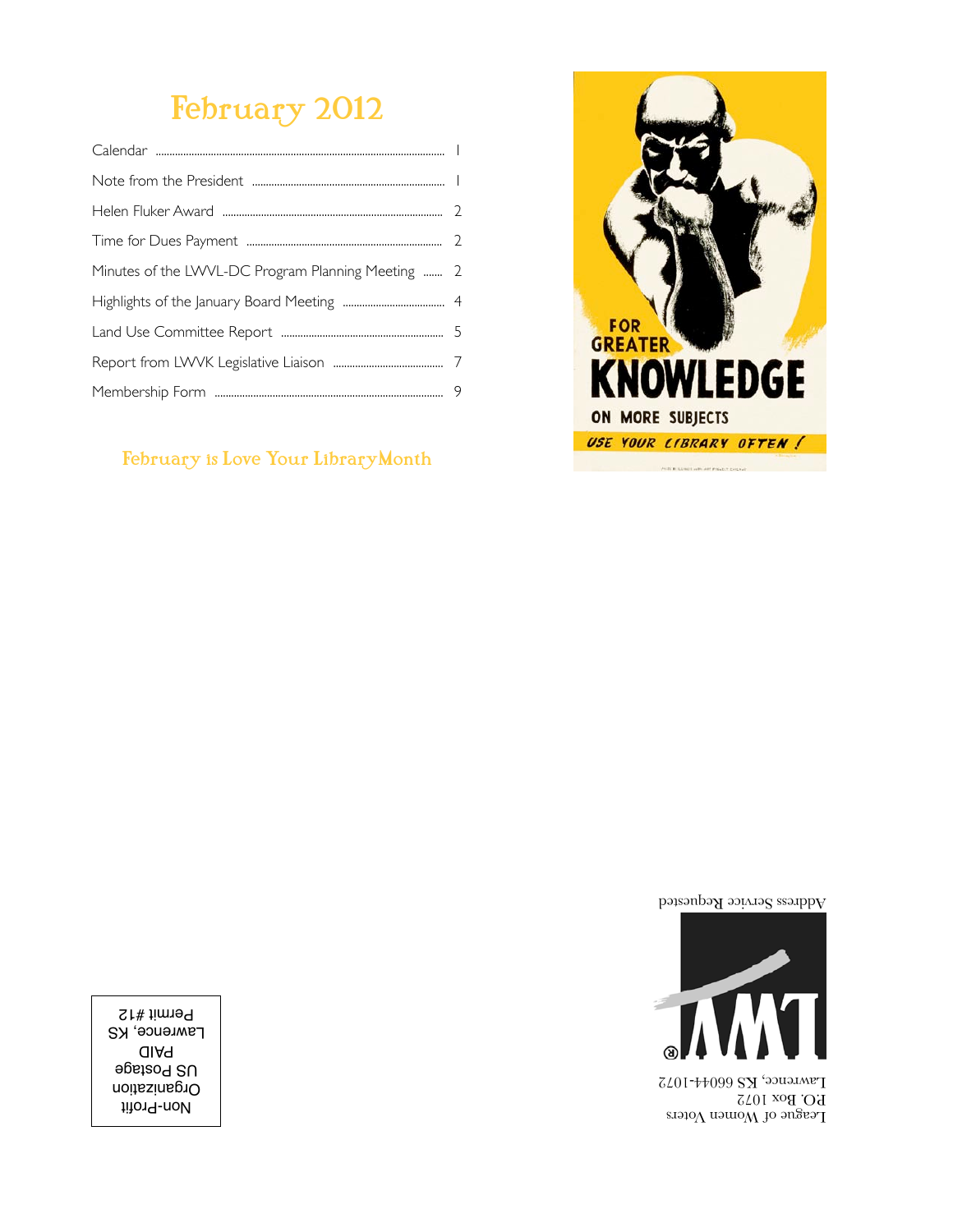# **The VOTER**

#### Bulletin of the LWV of Lawrence-Douglas County, KS

The League of Women Voters is a non-partisan political organization encouraging the informed and active participation of citizens in government and influencing public policy through education and advocacy.

|                                  | President::<br>Membership:<br>Voter Editor:<br>Local League:<br>State League:             | Kay Hale<br>843-2784<br>kayhale @ sunflower.com<br>Carrie Lindsey<br>766-8561<br>carrieblindsey@yahoo.com<br>Ruth Lichtwardt<br>841-5419<br>lightwatcher @ gmail.com<br>http://www.lawrenceleague.com<br>National League:<br>http://www.lwv.org<br>lwyks@sbcglobal.net<br>http://www.lwvk.org<br><b>League Calendar</b> |  |  |  |  |  |
|----------------------------------|-------------------------------------------------------------------------------------------|-------------------------------------------------------------------------------------------------------------------------------------------------------------------------------------------------------------------------------------------------------------------------------------------------------------------------|--|--|--|--|--|
| Saturday,<br>February 25th       | Land Use Committee Meeting. Community Mercantile Meeting Room, 901<br>7:00 PM<br>lowa St. |                                                                                                                                                                                                                                                                                                                         |  |  |  |  |  |
| Tuesday,<br>February 28th        |                                                                                           | Reservations due for the Helen Fluker Award Luncheon.                                                                                                                                                                                                                                                                   |  |  |  |  |  |
| Saturday,<br>March 3rd           | 11:30 AM                                                                                  | Helen Fluker Award Luncheon. Smith Center, Brandon Woods, 4730 Brandon<br>Woods Terrace. Please see article on page 2.                                                                                                                                                                                                  |  |  |  |  |  |
| Thursday<br>March 8th            | 7:00 PM                                                                                   | LWV-L/DC Board Meeting. First Methodist Church 946 Vermont St. All League<br>members are welcome to attend.                                                                                                                                                                                                             |  |  |  |  |  |
| Saturday,<br>March 24tht         | 7:00 PM                                                                                   | <b>Land Use Committee Meeting.</b> Community Mercantile Meeting Room, 901<br>lowa St.                                                                                                                                                                                                                                   |  |  |  |  |  |
| Saturday,<br>April 21st          | 11:30 AM                                                                                  | LWV-L/DC Annual Meeting, Smith Center, Brandon Woods, 4730 Brandon<br>Woods Terrace.                                                                                                                                                                                                                                    |  |  |  |  |  |
| April 27th &<br>28 <sub>th</sub> |                                                                                           | LWVK State Council, Salina Ramada Inn and Convention Center, Salina, KS.<br>More details at www.lwyk.org/calendar.html                                                                                                                                                                                                  |  |  |  |  |  |

# A Note from President Kay Hale

After spending a month in California, I am grateful to be back in Kansas. In my absence the Board continued to function, just as I thought it would. I must thank Milton Scott for chairing the January Board meeting and all of the Board members for carrying out their responsibilities.

At this time of year the League anticipates the future. The January Program Planning meeting was a success with excellent attendance and strong ideas from the participants. Three options for "Proposed Program" were developed and have been recommended to the Board of Directors. The options will be presented at the Annual Meeting.



The future of the League depends upon responsible and committed Board members and officers. The Nominating Committee is now in the process of recruiting a slate of candidates. If you are asked to be on the slate, I urge you to consider accepting. Serving as your president and as a Board member is one of the most rewarding activities I have undertaken as a volunteer.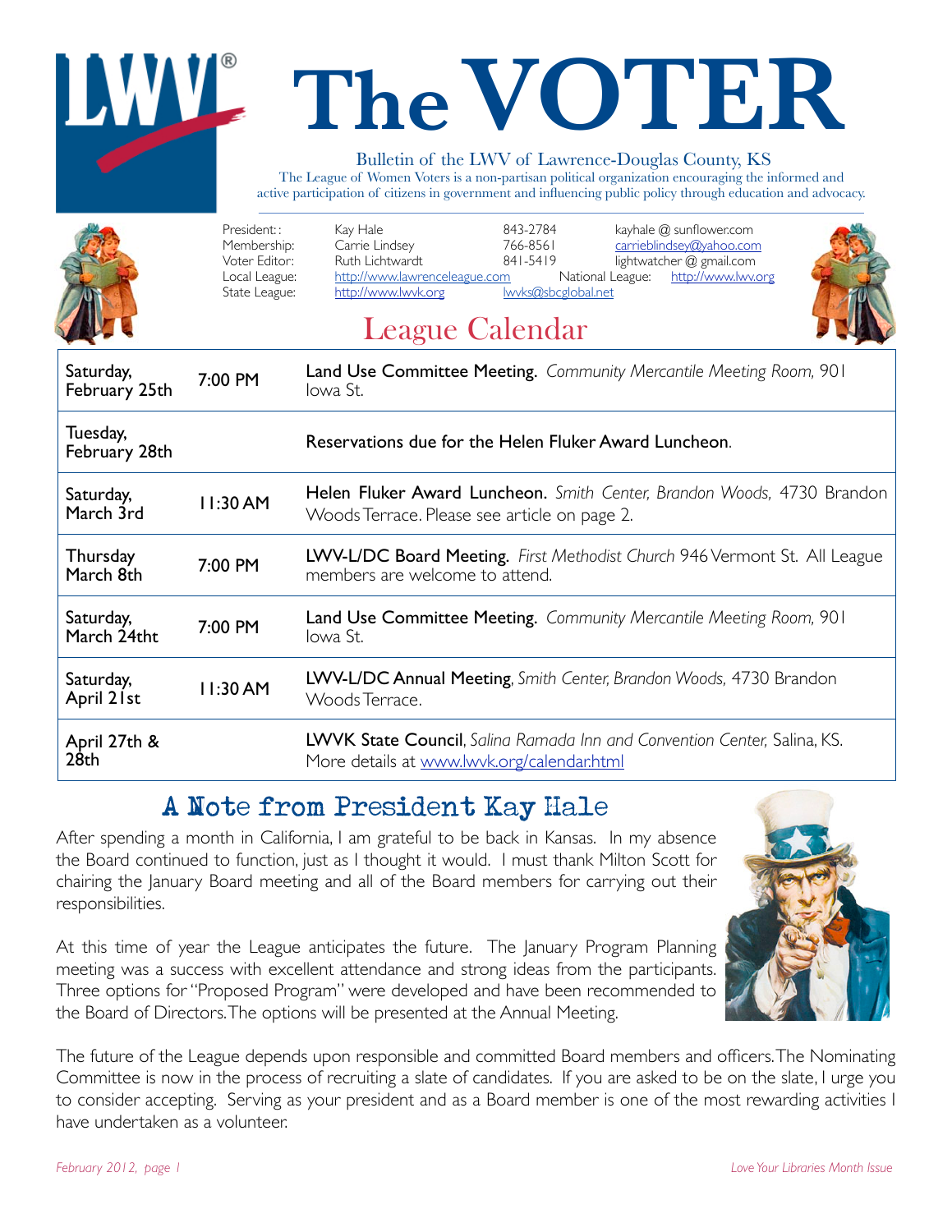The League provides numerous opportunities for you to get involved and make democracy work. Here's one: A number of League positions are under siege in the Kansas Legislature. Specifically, League positions now being challenged include: fair and adequate taxation, funding for Medicaid/Health Wave, funding for schools, voter suppression, campaign finance, women's rights/choice and more. The LWVK State President is seeking members to follow bills and present testimony to Legislative Committees. If you would like to volunteer for this important advocacy work, please contact Ernestine Krehbiel at ekrehbiel@cox.net.

The League needs to make its voice heard at this crucial time in Kansas state government. I encourage you to speak out.



*Make your reservation* to attend the Saturday, March 3<sup>rd</sup> luncheon

at which the

*Helen Fluker Open and Accessible* 



*Government Award*  will be presented to a Douglas County citizen who has promoted improvement in government.

Reservations must be made by Tuesday, February 28, with Audrey Kamb-Studdard (843-4166 or audkamb@ku.edu), Marguerite Lohrenz (865-0195 or zlohren@sbcglobal.net), Marjorie Cole (842-6085 or nobledog@aol.com), or Janet Roth (843-4764 or jroth@ku.edu).

The event will be at the Smith Center, 4730 Brandon Woods Terrace. at 11:30 with lunch served at noon. The formal presentation of the award is at 12:30. Cost of the lunch is \$14. *The menu for the luncheon is:* Grilled Shrimp Skewers or Chicken Picatta, Caesar Salad, Confetti Wild Rice, Caramel Roasted Butternut Squash, Homemade Foccacia, Crème De Menthe Brownies

# Time for Dues Payment!

#### *When should I pay my dues?*

The League year runs from April 1 to March 31 of the next year. League dues should be paid before or at the Annual Meeting, Saturday, April 21, 2012. Only members who have paid for the 2012-13 year will be eligible to vote at the Annual Meeting.

#### *Do I owe dues?*

Most League members will owe dues on April 1, 2012, but some of you who paid dues this fall or winter are already credited as having paid for the 2012- 13 year. The label on your Voter will have the date when your membership "expires". If you get your *Voter* by email, you can receive your "expiration" date by emailing Marjorie Cole at nobledog@aol.com.

#### *How do I pay dues?*

Send in the form on the last page of *The Voter,* along with a check made out to League of Women Voters-Lawrence/Douglas County (LWV-L/DC) and mail it to LWV, PO Box1072, Lawrence, KS 66044. Dues are \$50 for an individual, \$75 for a household membership and \$20 for a student. Additional donations to provide dues scholarships (sponsor a membership) are welcomed in any amount.

# Minutes of the LWVL-DC Program Planning Meeting

#### January 28, 2012, Fire Station, 19th & Iowa Streets, 10 am - noon

The meeting was called to order by President Kay Hale at 10 am. Nineteen members were present, including Kay, Alan Black, Marilyn Chamberlin, Marjorie Cole (Treasurer), Bonnie Dunham (Board Member),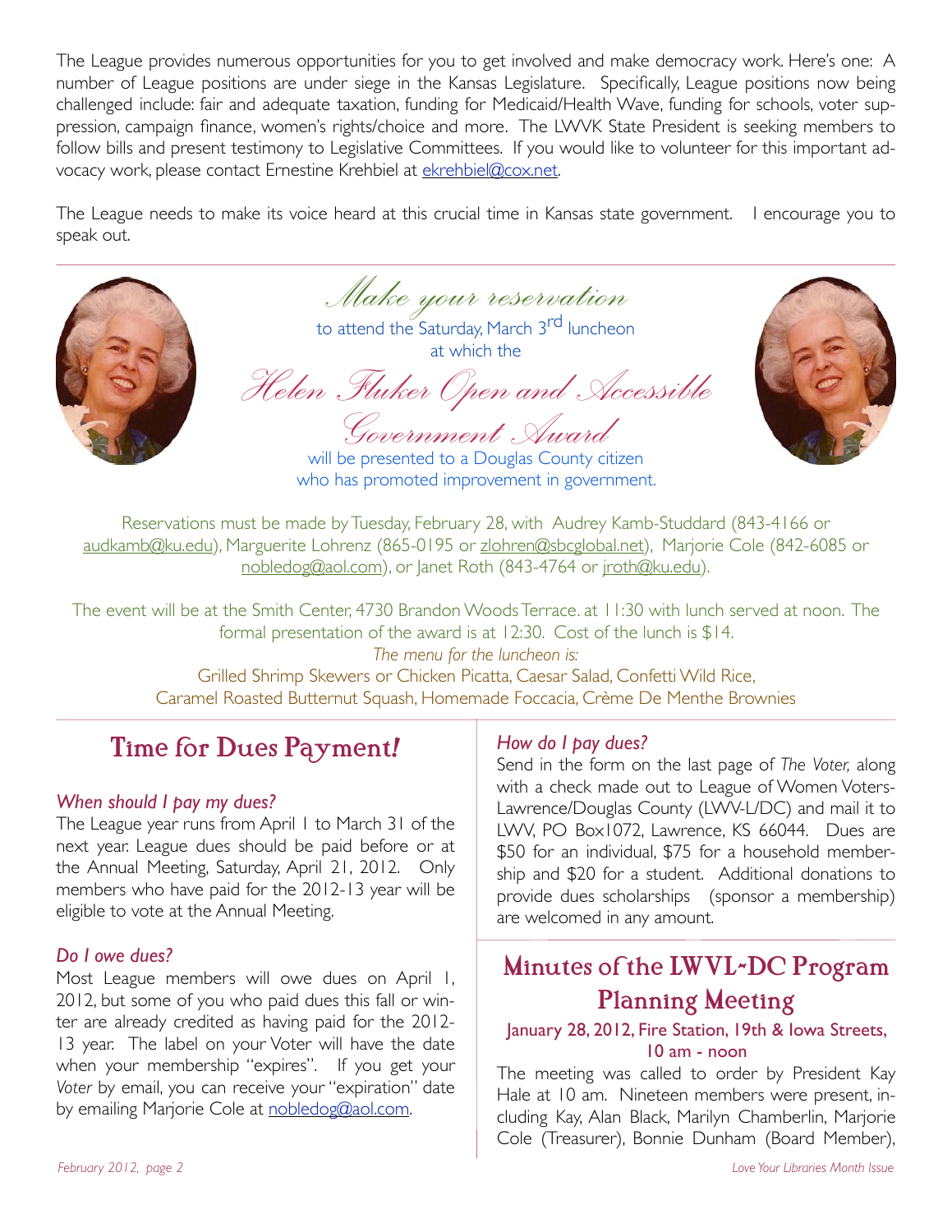James Dunn (Board Member), Nancy Dunn, Bob Duver (Board Member), Lee Ann Duver, Margo Gordon, Gary Hale, Melinda Henderson (Board Member), Ruth Lichtwardt (Board Member), Carrie Lindsey (President Elect), Marguerite Lohrenz, Caleb Morse (Secretary), Milton Scott (Vice President), Saunny Scott, and new member Genny Weston.



Kay provided introductory remarks and introduced new member Weston. The objective of the meeting was to discuss and vote on recommendations for National and Local program. She explained that program comprises both the League's existing position statements and any studies currently being carried out. So during program planning, we start by examining our existing positions. At both National and Local level (and, in odd-numbered years, at State level), League may adopt a new study that focuses on an issue not addressed by any previously adopted position; adopt a "re-study" to review and update an existing position; or adopt no study or "restudy." Kay noted that League may also adopt by concurrence a position on an issue already studied by another League. The LWV L-DC Board will forward recommendation(s) on national program made at this meeting to LWVUS for consideration at Convention this summer. The Board will evaluate and recommend none, some, or all recommendations for local program made at this meeting to the LWV L-DC general membership, which will adopt local program at Annual Meeting in April. In addition to these larger actions, League may adopt minor changes (corrections, updates; changes that would not require a study to decide on) to positions at Convention and Annual Meeting. The program planning meeting provides a good opportunity to identify positions that require such changes.

NATIONAL PROGRAM. Kay informed the meeting of the status of two current studies currently under way at the national level. LWV L-DC has already adopted a consensus statement on the study of the role of the federal government in education. LWV L-DC has sent representative Bonnie to participate in meetings of the LWV Topeka-Shawnee Co committee study on privatization. Bonnie noted that we need to decide whether or not to hold some meetings of our own on this topic; the consensus questions are available on-line.

Kay reported that she had heard that the LWV Columbia-Boone Co (Missouri) plans to propose a study of a federal Department of Peace and that some other Leagues had considered proposing a study of gas extraction by hydraulic fracturing (so-called fracking). Some other Leagues are recommending no new studies be adopted, due to limited resources and the need to focus on action. There was

some discussion about the Columbia proposal; Kay noted that we have national positions on both diplomacy and violence prevention, both of which may be utilized with regard to increasing the peace. Milton added that we have national environmental positions that may be utilized to address issues surrounding fracking.

Caleb (Carrie) moved to recommend adoption of no new national study. Discussion: Bonnie noted that she agreed, by and large, with the motion, but would not object to a new study if there were interest in carrying out the activities, the issue being not necessarily one of financial resources, but of finding League members with time and energy to devote to chairing the study and doing the research. Kay called the question; motion carried.

LOCAL PROGRAM. Kay began the discussion of Local program with a review of some ways in which our existing positions had been used in the past year and reviewed the suggestions for Local program made at the 2010 planning meeting. Carrie explained the status of our current study, the study that had been adopted in 2010, of why voter turnout is so low in east Lawrence. Carrie and the leaders of some other civic groups that serve residents in east Lawrence (East Lawrence Neighborhood Assoc,

> Lawrence Assoc of Neighborhoods, NAACP) have formed an ad hoc group to discuss this issue, and the consensus seems to be that everyone knows why turnout is low in east Lawrence. The group has decided that it would be better to concentrate on increasing voter turnout (an action). The group has decided to try to recruit two members from each organization to attend local events and explain why they vote and why it's important for everyone to cast a vote. Milton opined that perhaps we should not commit to a new study, since we hadn't finished the last one adopted.

> > The meeting review ed existing posi-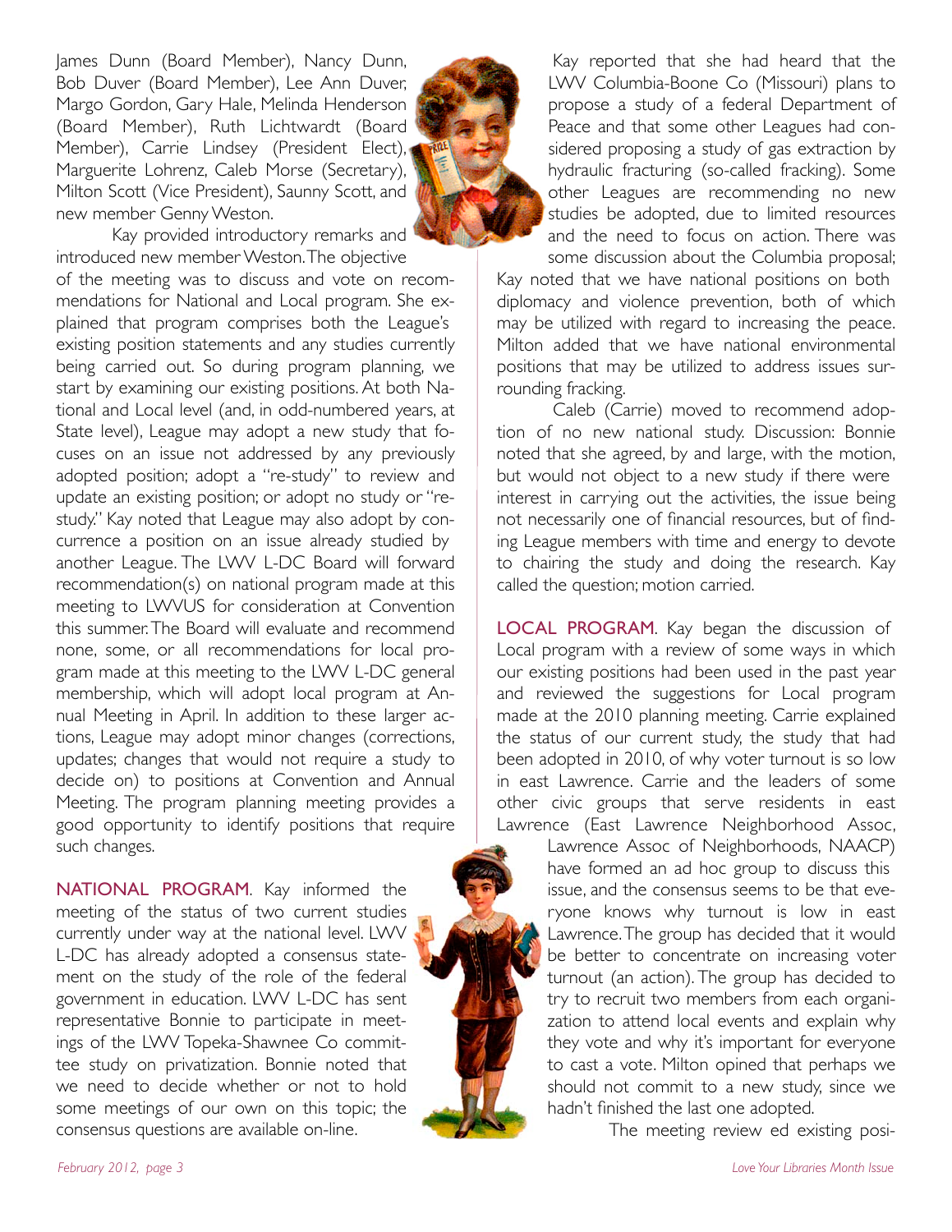

tions, one by one. Melinda noted that task forces have been utilized with increasing frequency to make recommendations on city policy, and perhaps a thorough study of how task forces are used, how representative they are, and how they are governed, would be in order. Milton noted that Douglas County school boards and districts are not ad-

dressed in our position on local boards and commissions, and sections dealing the Lawrence City and Douglas County commissions do not address issues specific to the County's four unified school districts. There was some discussion of these topics. Carrie (Milton) moved to recommend a review and re-study of our position on Boards and Commissions (Local Government, #4; one year review, one year re-study) with respect to county school boards and use of task forces. After some further discussion, Kay called the question; motion carried.

Alan asked if any of our positions could be used to address the status of the local Amtrak station. No position addresses the protection of historic structures and our position on the environment does not address identification of a transportation hub for Lawrence. After discussion, Alan (Carrie) moved to recommend a study of the Amtrak station and whether the city should consider purchasing it for use as a transportation hub for Lawrence. Motion carried. Alan volunteered to chair the study.

James noted that our Social Policy position was approved in 1975 and is out of date in some ways (for instance, with respect to housing low income groups). After some discussion, James (Melinda) moved to recommend a review of the statement of position on housing for low income groups. After some discussion, Kay called the question; motion carried. lames volunteered to chair the study.

> The meeting adjourned shortly after noon. """"" *- Caleb Morse*

#### Highlights of the Board Meeting January 12, 2012, 7–9 pm, Ninth Street Missionary Outreach Center, 901 Tennessee St.

Present: Milton Scott (Vice President, presiding), Marjorie Cole (Treasurer), Caleb Morse (Secretary); Directors: Bonnie Dunham, James Dunn, Bob Duver, Melinda Henderson, Ruth Lichtwardt, Carrie Lindsey. Absent: David Burress, Kay Hale, Carol Jacobson, Chris Lempa,.

TREASURER'S REPORT Marjorie reported on finances for both Nov and December. In Nov, total income was \$225; and expenses of \$549.91. In Dec, total income was \$955; and expenses of \$77.80. As of Jan 1, balances in various accounts were as follows: Checking = \$2596.75; Money Market = \$4395.25; Stucky =  $$7110.69$ ; Judiciary =  $$1088.58$ ; Dues Scholarship Fund  $=$  \$105.00.

Marjorie also reported that, at the time of the meeting, the Fund Drive had resulted in \$1590 in contributions: \$930 for the General Fund, \$610 for the Education Fund, and \$50 for the Dues Scholarship Fund.

PRESIDENT'S REPORT Kay reported in absentia.

Fund Drive. 185 fund drive letters were mailed on Nov 30. At the time of the meeting, more than \$1,590 had been contributed in response to the fund drive letter. Contributions to the League in 2009 totaled \$900, but we did not hold a fund drive in 2010. Kay thanked Bonnie for drafting the letter and Marjorie for other assistance.

Afternoon with the Legislators. Forty people attended our annual Afternoon with the Legislators on December 17, including 5 out of our 10 legislators. Kay recommended that future "Afternoons" should take place earlier in December to ensure better attendance by legislators, but she had received many good comments about the event.

#### ACTION ITEMS

Proposed Revisions to LWV/ LDC Policies. Marjorie and Caleb went through suggested changes to the LWV L-DC Policies document, line by line. There was consensus to approve the revisions. However, Marjorie and Caleb had only included a place holder for website policies. These will be developed by Marjorie and Caleb, in collaboration with the Communications Committee, before the February meeting, at

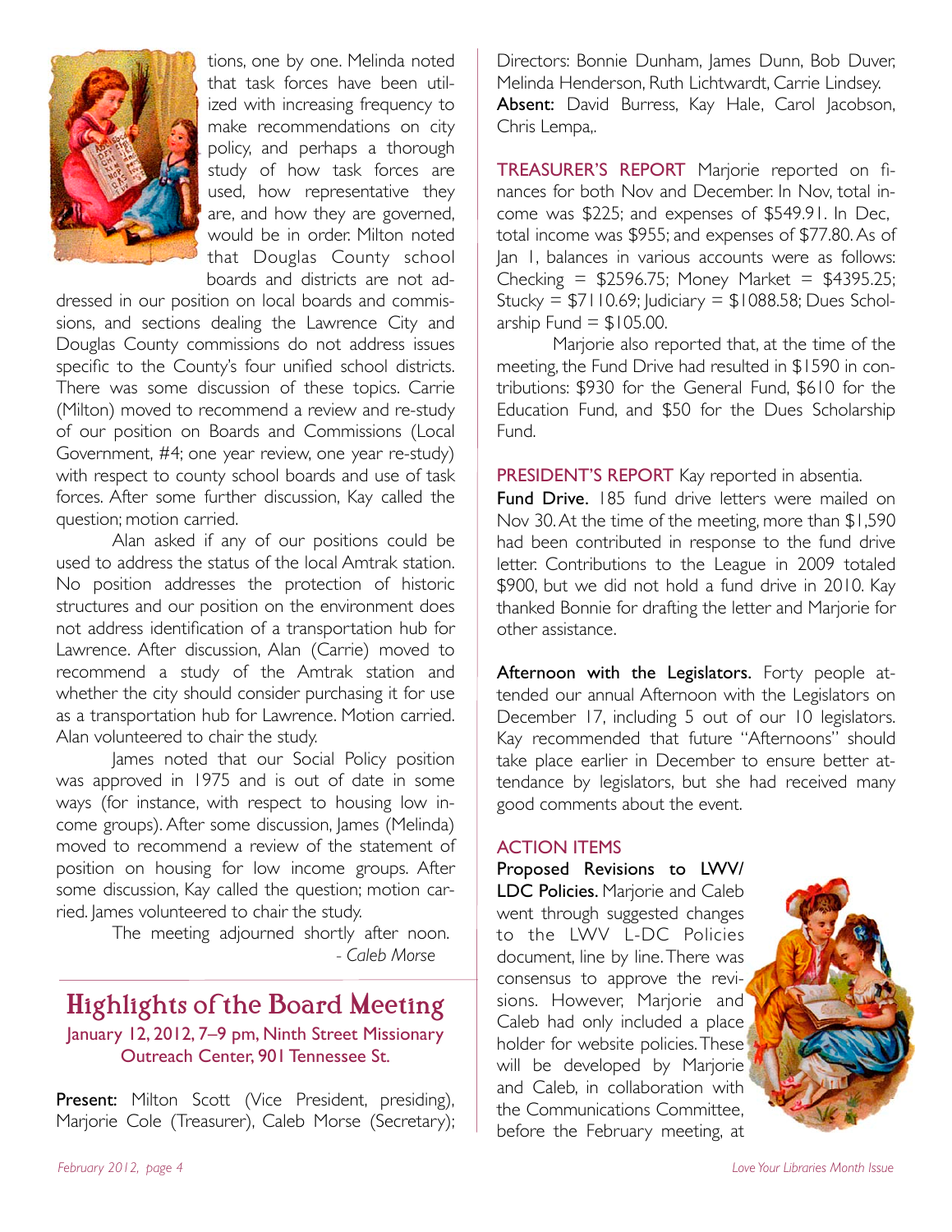which time the updated policies will be approved.

Local Study Carrie reported that she had met with Gwen Klingenberg (Lawrence Assoc of Neighborhoods), Ursula Minor (Lawrence NAACP), and Christy Kosirog (East Lawrence Neighborhood Assoc) to discuss how to increase voter turnout in eastern Lawrence. The four agreed that each would ask two non-board members from their respective organizations to volunteer to attend various events around town to advertise the importance of voting, especially in local elections. If their efforts at recruiting these (8) spokespeople meet with success, they will push forward with this initiative. If not, they will drop it. Carrie will let us know about their success next month.

#### COMMITTEE REPORTS

Membership and Leadership Development. Bonnie reported that our next Brown Bag Lunch will take place on Feb 15, which is Susan B. Anthony's birthday! Bonnie and Carrie also noted that we have another new member (Scott Criqui). Carrie is working on League business cards, to use for member recruitment and advertising our website.

Voter Services Committee. Melinda reported that she had participated in a webinar on Vote 411 and is confident that she could handle the software to implement this for Douglas County. Melinda also spoke with Douglas County Clerk Jamie Shew to discuss voter registration and educa-

tion during the coming year. It's still possible that Secretary of State Kobach will succeed in persuading the Legislature to push up the dates at which time unregistered Kansans will have to prove their citizen status in order to vote. In addition to this, Shew is worried that some voters may be discouraged from voting by inaccurate information. Melinda will need help from the general membership to meet these goals and will put an article in the upcoming Voter.

LWVK Board Report. James reported that the next meeting of the state board would take place on State League Day (Feb 15). In the meantime, it appears that LWVK plans to implement Vote 411 statewide and

pay for it in its entirety. Our longtime treasurer Lee Rowe wishes to retire and Diane Kuhn (chair, LWVK nominating committee) is looking for talented moneyminded people nominees to replace her.

LWV-US Privatization Study. Bonnie reported that she had attended three meetings on this fascinating subject with the LWV Topeka-Shawnee Co study group. They plan to hold their first "voice meeting" on Feb 16. There are lots of readings on different aspects of privatization of public entities on the LWVUS website

http://www.lwv.org/member-resources/privatization, as well as the American Library Association website http://www.ala.org/tools/outsourcing.

"""" *- Caleb Morse*

# **TAKE YOUR GIFTS TO THE PUBLIC LIBRARY**

# Land Use Committee Report

The Land Use Committee (LUC) met at the Merc on January 21 at 7:00 p.m. to discuss the upcoming Planning Commission (PC) Agenda plus some current important issues. We sent three letters to the Planning Commission, and submitted an email with attached letters to the City Commission on an agenda item of concern.

The first letter that we sent to the Planning Commission (PC) was on Agenda Item No. 5. This was a continuation of a text amendment (TA) on industrial districts to create a new Medium Industrial (IM) District of in-

termediate intensity between the two now-existing Limited Industrial (IL) and General Industrial (IG) Districts. It had been deferred at the December meeting. We previously had annotated some of the proposed changes in the staff report, and we modified our letter to reflect some of the new suggested changes that we questioned in the revised TA. The objection by stakeholders to the proposed TA was the amount of nonconforming uses that would be created by changing the permitted uses in the existing industrial districts. OUTCOME: The PC deferred the issue again with instructions to staff to leave the existing industrial districts unchanged, create the new IM District, but to separate Truck Stops from the Gas and Fuel sales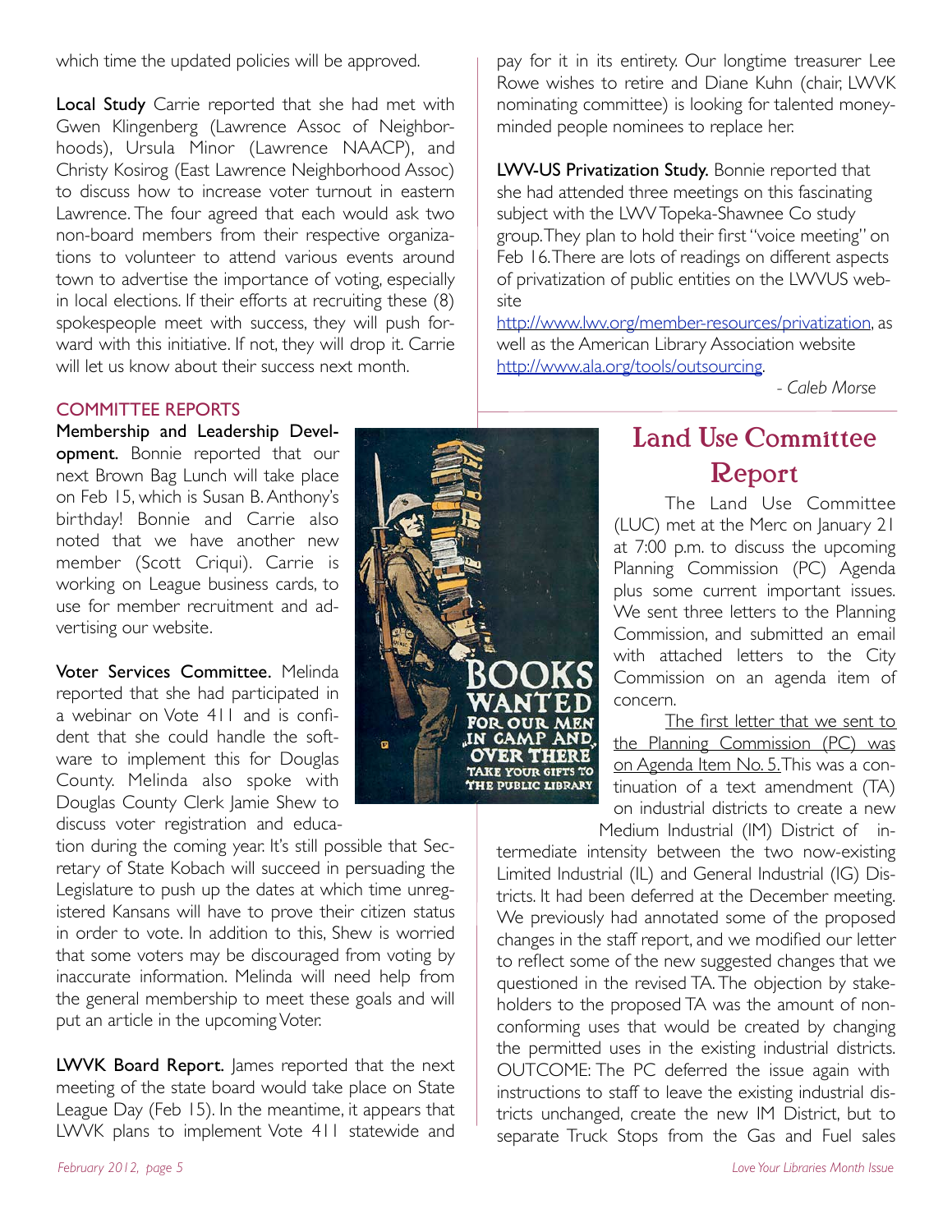category and create a new use category for Truck Stops. The issue of creating the new IM District and new category for Truck Stops will appear on the February PC Agenda.

The second letter we sent to the PC was on Item No. 10, the rezoning, preliminary plat and Special Use Permit for a multi-family development that would replace the Gaslight Village Mobile Home Park on  $41+$  acres fronting on  $31$ <sup>st</sup> Street located just east of the Home Depot shopping center. The request was for its rezoning to the multiple-family district, RM12, replatting into a huge, one-lot development, and granting of a Special Use Permit (SUP) to allow detached one-family dwellings in this multi-family district. This proposed development is for a student rental complex of almost 1,000 bedrooms that would be

dispersed in separate houses of single and duplex dwellings throughout the development. The site plan actually looks like a typical low-density residential district. The reason we sent a letter on this was because the SUP is required to allow detached single dwellings in multiple-family districts**.**  Explanation: before our current Subdivision Regulations were adopted, multiple dwellings on single large platted lots could be subdivided out by metes and bounds as individual townhouses and sold to separate owners, but because each did not front on a public street, the separately-owned individual dwellings had access only to private drives. [A standard single family subdivision requires that individual dwellings on their own platted

lots have access directly to a public street that is maintained by the city. Land-locked lots with no access to a public street are illegal.] Note: These metes-andbounds divisions have happened in other areas of the city and have caused problems for the homeowners who purchased the units because they later had access and maintenance problems with their private drives.

In our letter we asked that the SUP conditions include the requirement that if the units were subsequently to be sold to separate owners that the lots under the separately owned dwellings first be replatted and given access to dedicated public streets. We also asked that special attention be given to storm

drainage because of the development's proximity to the floodplain, that the occupation limits be noted (a maximum of four occupants per dwelling), and that the City provide frequent on-site inspections. OUT-COME: The development was adopted without our additional conditions added.

Our third letter to the PC was on Item No.  $11$ , a request to change the comprehensive plan (CP), Horizon 2020, to enlarge the Downtown District boundaries to include a proposed commercial development in North Lawrence located just north and west of the Massachusetts Street bridge, between the river and the west side of North Second Street. This proposed development is called, variously, the North Mass Development (in the CP change request), Kaw Landing (in the Market Study), and North Lawrence

> Riverfront Development (in a concept plan). This proposal is for a mixed development of retail, hotel, movie theater, restaurants and office uses that would encompass a little over five acres. The supporting argument for including this in the Downtown portion of the CP (Chapter 6, Commercial Use)

> is that because of its riverfront location, it would provide a "pull factor" for the downtown retail uses. That analysis is based on the consultant's market study (which actually shows that there isn't a need for more commercial zoning ). A contrary study finds that the proposal would add to already overbuilt commercial space based on our population needs and, therefore, would increase the

high commercial vacancy rates even more. Our letter questioned the benefit of adding commercial use to that location and suggested that the needs of the Downtown should be restudied. OUTCOME: the PC deferred the item to February and it will be on the agenda again along with a rezoning request.

Our most recent action was at the February 7 City Commission (CC) meeting. The issue was a text amendment up for adoption by the CC allowing the use of artificial turf in landscaping. Our zoning regulations don't permit it, but it was used recently with staff permission as an alternative to live landscaping material at the Oread Hotel, and again, but without permission, at the Frontier Tuckaway Apartments. The

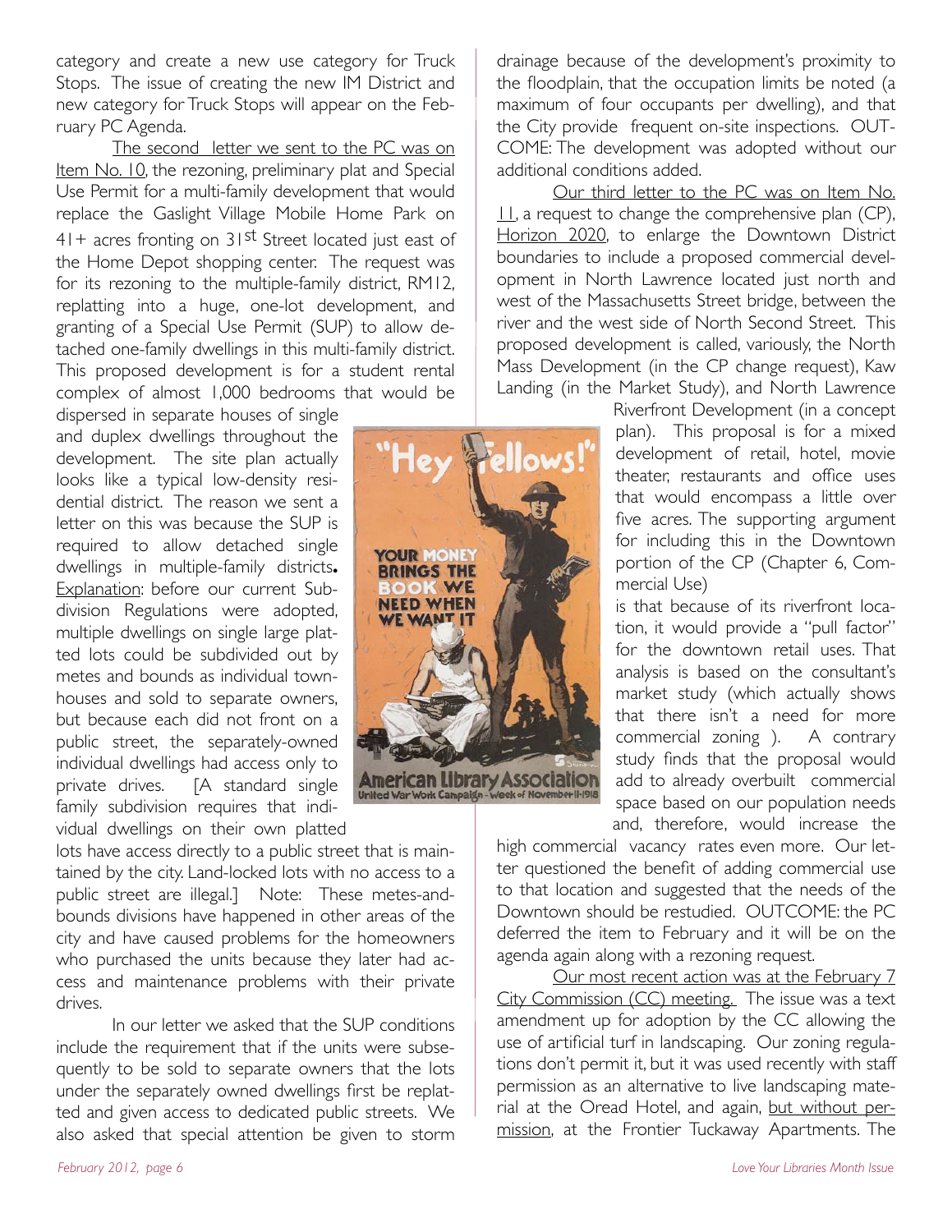staff objected to the Frontier Apartment illegal action, which precipitated a proposal by the developer to change the zoning code to make it legal. The staff presented a strong case against the use of synthetic turf, we sent two letters opposing it to the PC, and they denied allowing it. When the text amendment appeared on the Regular Agenda last Tuesday at the City Commission meeting, our correspondence opposing it hadn't been included, and in fact, there was no opposing correspondence included, at all. In response, our Chairman, Alan Black, sent an email to the City Commission objecting to allowing artificial turf and including our attached letters that had been addressed to the PC on this issue. OUTCOME: The City Commission did not choose to adopt this pro-

posed text amendment that allowed artificial turf under limited conditions, and instead instructed the staff to change the Code to send any site plan having artificial turf directly to the City Commission, rather than allowing staff to make the judgment call. However, they also allowed the existing, unauthorized synthetic turf to remain in place at the Frontier Apartments as a non-conforming use. The actual policy now is somewhat murky. This now places the use of synthetic turf within the potential of becoming an arbitrary political decision by the City Commission. Stay tuned.

### Report from Paul Johnson LWVK Legislative Liaison

#### CONNECTING THE DOTS ON THE ENVIRON-MENT

Kansas is now wide open to the development of large agricultural operations and 'horizontal fracturing' oil/natural gas wells. The Governor and his administration have been publicly recruiting this development. In light of this promotion, will the necessary balance between development and environmental protection be maintained? As environmental budgets and staff are reduced, will Kansas have an adequate response to the accelerated development? Beyond these budgetary reductions, there will be a push next year to rewrite basic environmental laws.

The Division of Environment within the Kansas Department of Health and Environment is the pri-*February 2012, page 7 Love Your Libraries Month Issue*

mary agency that protects the environment and public health through compliance, enforcement and proactive activities. After several years of budget cuts, the Governor's 2013 budget continues those reductions. In the Bureau of Water, 3 employees of 6 in management took early retirement so the Governor decided to not replace these 3 key positions. This Bureau issues permits for livestock entities. The Local Environmental Protection Program works with 104 counties in Kansas to offer basic public health services such as being the only program to test private water wells. (1 of 9 Kansans use private water wells.) The Kansas Legislature restored \$750,000 in 2012 but the Governor zeroes out the budget for 2013. The Governor reduces funding for non-point source pollution

projects from \$3 million in 2011 to \$1.9 million in 2013. The entire State Water Plan is reduced from \$16.8 million in 2012 to \$14.1 million in 2013. The Kansas' budget has a projected \$374 million ending balance for 2013.

The Kansas Corporation Commission (KCC) Conservation Division regulates and issues permits for oil and gas wells in Kansas. The Governor appoints the KCC commissioners with the approval of the Kansas Senate. The Governor's first appointee last April was Mark Sievers who was voted the Chairman of the 3- member commission. A second appointment will come in April so the Governor will have control. While the

Governor has actively recruited oil/gas drillers to Kansas, the KCC will adopt new rules and regulations for 'horizontal fracturing'. These 'fracking' wells produce millions of gallons of sludge and dirt in the initial drilling. Senate Bill 375 is a bill to allow the spreading of this sludge on nearby farmland as opposed to building football size sludge pits on site. 'Fracking fluids' are than used to produce the gas and oil with the fluids hauled off site and disposed in deep injection wells. Projections are that Kansas will have 500 wells by next year and far more in coming years. The Conservation Division has 85 employees now and is getting 6 more field technicians to monitor these wells. There are so many questions concerning environmental protection regarding wells that generate millions and millions of gallons of polluted fluids in Kansas?

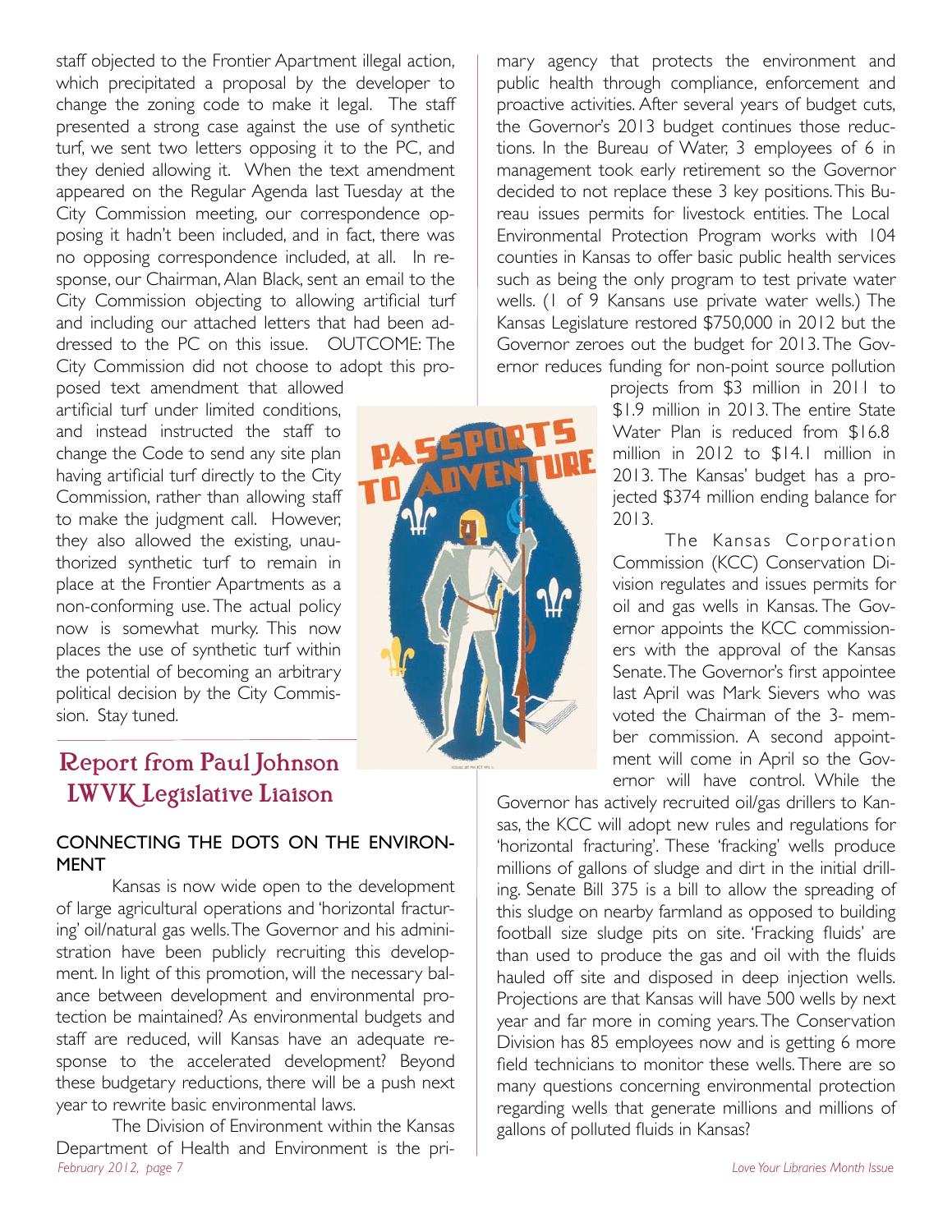#### THE FUTURE OF KANSAS' AGRICULTURE – PART TWO

It is a good question who will be farming in the next twenty years? Right now in Kansas, only 7% of Kansas' farmers are age 35 or younger while 32% of Kansas' farmers are over the age of 65. In a recent Nebraska land sales survey, only one-third of land sales were to existing farmers while the other twothirds went to investors. A significant number of Kansas' counties have over 50% of their farmed land rented or leased.

http://www.agcensus.usda.gov/Publications/2007/Onlin e\_Highlights/Ag\_Atlas\_Maps/Operators/Tenure/07-M 117

While Kansas has around 65,000 farms, just 3,268 accounted for 75% of the

\$14.4 Billion in farm sales in 2007. Kansas' dairies have declined from 5,691 in 1978 to 420 today with 20 large dairies having 65% of the 120,000 dairy cows. Kansas' hog farms have declined from 13,329 in 1978 to 1,454 today with 310 accounting for 95% of all pork sales in Kansas. The Kansas Secretary of Agriculture is actively recruiting these larger dairies and swine operations. HB 2502 will make it easier for desperate western Kansas' counties to invite in corporate swine operations. HB 2603 will establish a 'guest worker' pilot program for 'undocumented' workers for employment at these corporate agricultural opera-

tions. Kansas has eliminated the estate tax and the highest priority for agri-business groups is to eliminate the federal estate tax. The independent family farm continues to die while the agricultural aristocracy takes more control.

There is a growing consumer interest for local foods. Kansans buy over \$750 million dollars of fruits and vegetables annually (\$250/per person) but only \$32 million (4%) of this produce is grown in Kansas. Kansas had over 140,000 acres in produce in 1910 while today Kansas has just 6,700 produce acres. It would only take 77,000 acres in fruits and vegetables to grow 100% of the primary fruits and vegetables consumed in Kansas. (For comparison, Kansas has 9 million acres of wheat, 4 million acres of corn and 3 million acres in soybeans.) The number of Kansas'



farmers markets has doubled to 102 in the last 10 years. At the same time, 82 of 213 supermarkets closed in smaller Kansas' communities under 2,500 in population since 2007. Several Kansas dairy producers are pasteurizing, bottling and packaging dairy products on-farm. Kansas has 90 small meat plants statewide. The simple truth is that all efforts by the Governor and his cabinet is to recruit large agri-businesses and little if any attention is given to capturing locally some of the \$2,577 spent yearly by a Kansan on food.

(For information to find local foods: http://www.localharvest.org/)

#### KANSAS ECONOMIC PROGRESS COUNCIL TAX REPORT

The Kansas Economic Progress Council (KEPC) is a statewide not for profit organization of businesses, trade associations, chambers of commerce and individuals. They support pro-growth policies for communities and the state.

KEPC commissioned Dr. John Wong – formerly with Wichita State University – to research the economic impacts of proposals by the Kansas House and the Governor to reduce income taxes. Dr. Wong concludes that for every job created by a reduction in income tax rates, 1.63 jobs would be lost by an equal reduction in state spending. Similarly, for every dollar of labor income generated by a reduction in income

tax rates, \$1.78 would be lost by an equal reduction in state spending. This study divides Kansas taxpayers into ten income groups, and estimates combined taxes in each income group before and after the income tax reduction. The conclusion is that the proposed changes make taxes more regressive because progressive income tax receipts balance the regressive residential property and retail sales tax. The final report is: ECONOMIC IMPACT of PROPOSED TAX and SPENDING REDUCTIONS in KANSAS.

http://ksepc.org/wp-content/uploads/2012/02/Econom ic-Impact-tax-reductions-KEPC-Study.pdf

#### MENTAL HEALTH UPDATE

The funding for community mental health centers continues to suffer in Kansas. While the statewide